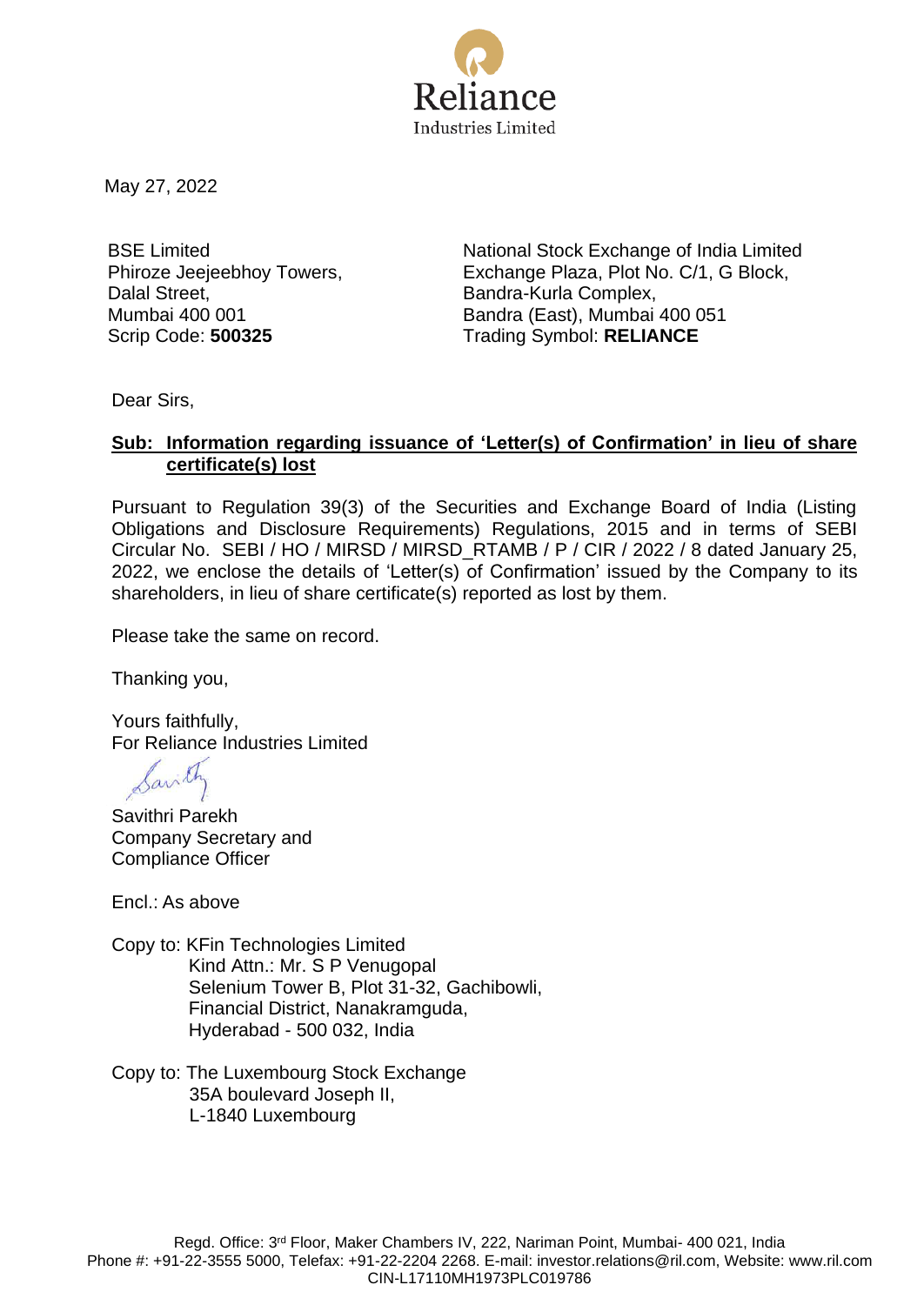#### **Annexure to our letter dated May 27, 2022 for loss of share certificate(s)**

**RELIANCE INDUSTRIES LIMITED**

 $\mathbf{I}$ 

| SR. | <b>FOLIO NO.</b>  | <b>NAME</b>                                                  | NO. OF         | <b>OLD</b>           | <b>LETTER OF</b>    | <b>DISTINCTIVE NUMBERS</b> |                          |
|-----|-------------------|--------------------------------------------------------------|----------------|----------------------|---------------------|----------------------------|--------------------------|
| NO. |                   |                                                              | <b>SHARES</b>  | <b>CERTIFICATE</b>   | <b>CONFIRMATION</b> | <b>FROM</b>                | TO                       |
|     |                   |                                                              |                | <b>NUMBER</b>        | <b>NUMBER</b>       |                            |                          |
| 1   | 000719765         | HIRABEN DASHRATHLAL MODI                                     | 1              | 12417565             | 3002                | 255968742                  | 255968742                |
|     |                   |                                                              | 1              | 14073035             |                     | 331025849                  | 331025849                |
|     |                   |                                                              | 8              | 50309074             |                     | 1158821351                 | 1158821358               |
| 2   | 000719811         | KISHOR DASHRATHLAL MODI                                      | 4              | 13209839             | 3003                | 290328471                  | 290328474                |
|     |                   |                                                              | 1              | 14176048             |                     | 331291974                  | 331291974                |
|     |                   |                                                              | 1              | 14176049             |                     | 331291975                  | 331291975                |
|     |                   |                                                              | 12             | 50335292             |                     | 1159077820                 | 1159077831               |
| 3   |                   | 000719781 IILABEN GUNVANTLAL MODI                            | 2              | 13209838             | 3004                | 290328469                  | 290328470                |
|     |                   |                                                              | 1              | 14073037             |                     | 331025851                  | 331025851                |
| 4   |                   | 000719790 DASHRATHLAL MAGANLAL MODI                          | 1              | 12417567             | 3005                | 255968744                  | 255968744                |
|     |                   |                                                              | 1              | 14073038             |                     | 331025852                  | 331025852                |
|     |                   |                                                              | 8              | 50309076             |                     | 1158821367                 | 1158821374               |
| 5   |                   | 009704141 V P F BRAGANZA                                     | 20             | 62647621             | 3006                | 2220622171                 | 2220622190               |
| 6   | 103222837         | <b>RAJINI SHARMA</b>                                         | 18             | 61822662             | 3007                | 2180219847                 | 2180219864               |
| 7   | 034599807         | <b>MEERA KULKARNI</b>                                        | 11             | 53266210             | 3008                | 1247071110                 | 1247071120               |
|     |                   |                                                              | 28             | 53266211             |                     | 1247071121                 | 1247071148               |
| 8   |                   | 061016651 N K DHARMARAJAN                                    | 10             | 13963251             | 3009                | 330177275                  | 330177284                |
|     |                   |                                                              | 1              | 13963252             |                     | 330177285                  | 330177285                |
| 9   |                   | 037863882 ARVIND BHUKHANDAS KAPADIA                          | 50             | 53672927             | 3010                | 1257264732                 | 1257264781               |
| 10  | 001824767         | <b>S GANESAN</b>                                             | 24             | 66623797             | 3011                | 6870297485                 | 6870297508               |
| 11  | 035708847         | <b>GANESAN IYER</b>                                          | 18             | 66624114             | 3012                | 6870347968                 | 6870347985               |
| 12  | 055683298         | <b>PRAVIN CHANDRA JAIN</b>                                   | 20             | 50842302             | 3013                | 1163799444                 | 1163799463               |
|     |                   |                                                              | 20             | 61869654             |                     | 2180795496                 | 2180795515               |
| 13  | 029895015         | <b>PRAVIN CHANDRA JAIN</b>                                   | 13             | 53235830             | 3014                | 1246491488                 | 1246491500               |
|     |                   |                                                              | 24             | 53235831             |                     | 1246491501                 | 1246491524               |
| 14  | 080730713         | <b>GOPAL JAJOO</b>                                           | 5              | 50586848             | 3015                | 1160870852                 | 1160870856               |
|     |                   |                                                              | 10             | 53379118             |                     | 1249324835                 | 1249324844               |
|     |                   |                                                              | 30             | 53379119             |                     | 1249324845                 | 1249324874               |
| 15  | 109854622 A K LAL |                                                              | 18             | 61884938             | 3016                | 2181004204                 | 2181004221               |
| 16  |                   | 005178282 VEENA KAPUR                                        | 8              | 1149257              | 3017                | 26891573                   | 26891580                 |
| 17  |                   | 127844171 MANJULA H SHETTY                                   | 9              | 62055167             | 3018                | 2182911513                 | 2182911521               |
| 18  | 127844227         | <b>HARSHA D SHETTY</b>                                       | 9              | 62055168             | 3019                | 2182911522                 | 2182911530               |
| 19  |                   | 088382218 JAMNABEN ASHOKKUMAR PATEL                          | 16             | 66587838             | 3020                | 6867395797                 | 6867395812               |
| 20  | 126907829         | <b>CHAKRESH KUMAR</b>                                        | 9              | 61891031             | 3021                | 2181087572                 | 2181087580               |
|     |                   |                                                              | 18             |                      |                     |                            |                          |
| 21  |                   | 082548602 BHARAT PATEL                                       | 45             | 66499347<br>58084078 | 3022                | 6861026210<br>1611093450   | 6861026227<br>1611093494 |
| 22  |                   | 065179628 SWARNALATA ROUT                                    | 50             | 62602789             | 3023                | 2218293186                 | 2218293235               |
|     |                   |                                                              |                |                      |                     |                            |                          |
| 23  |                   | 059981081 PATEL MANISHABEN JAYESHBHAI                        | 10             | 56373829             | 3024                | 199659272                  | 199659281                |
| 24  |                   | 059981129 PATEL KAYURKUMAR JAYESHBHAI                        | 10             | 11139140             | 3025                | 199659292                  | 199659301                |
|     |                   |                                                              | 10             | 50702062             |                     | 1161812457                 | 1161812466               |
| 25  |                   | 029027021 DEEPA SANZGIRI<br>042074098 SMT SUSHILA CHATURNEDI | 50             | 62545081             | 3026                | 2213919751                 | 2213919800               |
| 26  |                   |                                                              | $\overline{2}$ | 50464951             | 3027                | 1160428890                 | 1160428891               |
|     |                   |                                                              | 18             | 58358195             |                     | 1620679277                 | 1620679294               |
| 27  |                   | 064137051 GOUR SIKDAR                                        | 20             | 62185435             | 3028                | 2184568154                 | 2184568173               |
| 28  |                   | 073927706 KAMAL GHOSH                                        | 5              | 14817590             | 3029                | 395058120                  | 395058124                |
|     |                   |                                                              | 5              | 50599108             |                     | 1160932152                 | 1160932156               |
| 29  |                   | 103412997 LALTA PRASAD                                       | 36             | 66475341             | 3030                | 6859228318                 | 6859228353               |
| 30  |                   | 066585751 MEHERZAD ROHINTON BHIWANDIWALLA                    | 25             | 14469430             | 3031                | 387795775                  | 387795799                |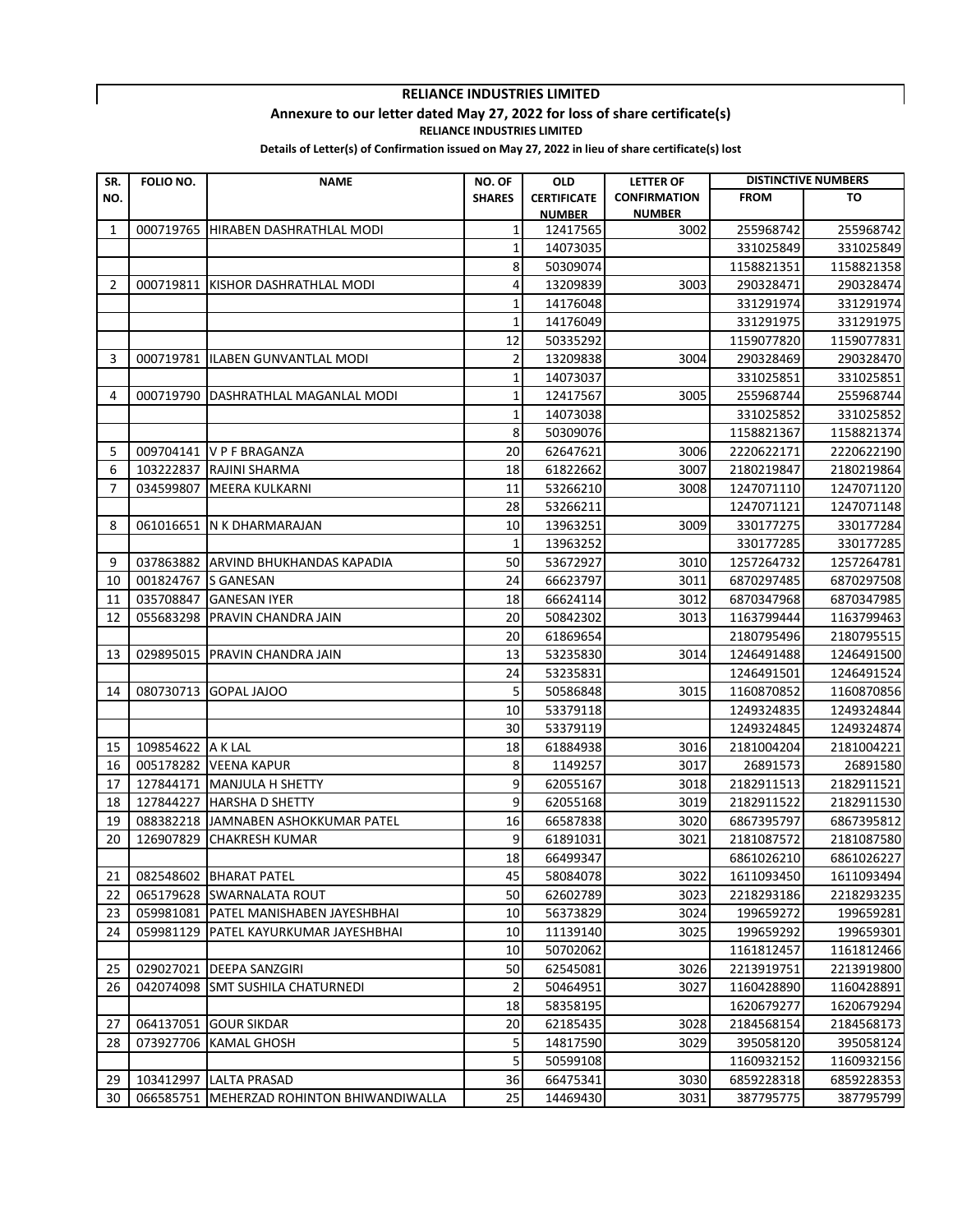#### **Annexure to our letter dated May 27, 2022 for loss of share certificate(s)**

**RELIANCE INDUSTRIES LIMITED**

 $\mathbf{I}$ 

| SR. | FOLIO NO. | <b>NAME</b>                            | NO. OF        | <b>OLD</b>         | <b>LETTER OF</b>    | <b>DISTINCTIVE NUMBERS</b> |            |
|-----|-----------|----------------------------------------|---------------|--------------------|---------------------|----------------------------|------------|
| NO. |           |                                        | <b>SHARES</b> | <b>CERTIFICATE</b> | <b>CONFIRMATION</b> | <b>FROM</b>                | TO         |
|     |           |                                        |               | <b>NUMBER</b>      | <b>NUMBER</b>       |                            |            |
|     |           |                                        | 25            | 50197113           |                     | 1157067848                 | 1157067872 |
| 31  |           | 105298326 RAJARAM SAWANT               | 63            | 57348799           | 3032                | 1589265527                 | 1589265589 |
| 32  | 023955351 | KAYZAD NARIMAN BHESANIA                | 2             | 20125324           | 3033                | 57370977                   | 57370978   |
|     |           |                                        | 8             | 20125324           |                     | 57374519                   | 57374526   |
|     |           |                                        | 20            | 20125324           |                     | 57396379                   | 57396398   |
|     |           |                                        | 20            | 20125324           |                     | 70336719                   | 70336738   |
|     |           |                                        | 50            | 62404359           |                     | 2202029246                 | 2202029295 |
| 33  | 021979139 | <b>AMI A SHAH</b>                      | 50            | 13785464           | 3034                | 293492883                  | 293492932  |
|     |           |                                        | 10            | 13785465           |                     | 293492933                  | 293492942  |
|     |           |                                        | 1             | 13785466           |                     | 293492943                  | 293492943  |
|     |           |                                        | 1             | 13785467           |                     | 293492944                  | 293492944  |
|     |           |                                        | 1             | 13785468           |                     | 293492945                  | 293492945  |
|     |           |                                        | 1             | 13785469           |                     | 293492946                  | 293492946  |
| 34  | 035991395 | <b>HANWANT MANBIR SINGH</b>            | 12            | 10383672           | 3035                | 186054070                  | 186054081  |
|     |           |                                        | 15            | 12877195           |                     | 258822492                  | 258822506  |
|     |           |                                        | 50            | 51483307           |                     | 1179878051                 | 1179878100 |
|     |           |                                        | 15            | 51483308           |                     | 1179878101                 | 1179878115 |
|     |           |                                        | 20            | 51483309           |                     | 1179878116                 | 1179878135 |
| 35  | 072359364 | <b>JOGSINGH</b>                        | 60            | 62532297           | 3036                | 2212888377                 | 2212888436 |
|     |           |                                        | 120           | 66803492           |                     | 6887937736                 | 6887937855 |
| 36  | 073398690 | <b>RAJ MOHANI KAPUR</b>                | 20            | 54421646           | 3037                | 1288466333                 | 1288466352 |
|     |           |                                        | 10            | 54421647           |                     | 1288466353                 | 1288466362 |
|     |           |                                        | 30            | 62208878           |                     | 2185058191                 | 2185058220 |
|     |           |                                        | 60            | 66402720           |                     | 6852808794                 | 6852808853 |
| 37  | 068359864 | RAJ MOHANI KAPUR                       | 25            | 54412418           | 3038                | 1288302410                 | 1288302434 |
|     |           |                                        | 25            | 62208782           |                     | 2185052899                 | 2185052923 |
|     |           |                                        | 50            | 66402669           |                     | 6852804133                 | 6852804182 |
| 38  | 036277611 | <b>VIJAY B JANI</b>                    | 10            | 12428838           | 3039                | 256010573                  | 256010582  |
|     |           |                                        | 27            | 58481100           |                     | 1626090590                 | 1626090616 |
|     |           |                                        | 9             | 58521777           |                     | 1627138030                 | 1627138038 |
|     |           |                                        | 38            | 62331309           |                     | 2194872117                 | 2194872154 |
| 39  | 061327401 | <b>ATUL KUMAR KHARE</b>                | 36            | 58351614           | 3040                | 1620411717                 | 1620411752 |
|     |           |                                        | 36            | 62272854           |                     | 2190408397                 | 2190408432 |
| 40  | 102692104 | <b>RAMKARAN</b>                        | 18            | 58019124           | 3041                | 1609280988                 | 1609281005 |
|     |           |                                        | 18            | 61888245           |                     | 2181049610                 | 2181049627 |
|     |           |                                        | 36            | 66496323           |                     | 6860807821                 | 6860807856 |
| 41  |           | 046104285 PV SHPARAJ                   | 50            | 51144344           | 3042                | 1171988028                 | 1171988077 |
|     |           |                                        | 50            | 62544141           |                     | 2213854841                 | 2213854890 |
|     |           |                                        | 100           | 66818668           |                     | 6889292237                 | 6889292336 |
| 42  |           | 053755585 HARSIDABEN NAVINCHANDRA NAIK | 76            | 66566175           | 3043                | 6865822380                 | 6865822455 |
| 43  |           | 084907430 CHAMPA DEOLIA                | 72            | 66497120           | 3044                | 6860864969                 | 6860865040 |
| 44  |           | 032015786 LEELA WATI JAIN              | 63            | 58328015           | 3045                | 1619384556                 | 1619384618 |
|     |           |                                        | 63            | 66407778           |                     | 6853286293                 | 6853286355 |
| 45  |           | 028460244 DHARMESH KISHORDAS PATEL     | 20            | 3606742            | 3046                | 55344139                   | 55344158   |
|     |           |                                        | 5             | 12486966           |                     | 256196995                  | 256196999  |
|     |           |                                        | 25            | 62331147           |                     | 2194858908                 | 2194858932 |
|     |           |                                        | 50            | 66563543           |                     | 6865673960                 | 6865674009 |
| 46  |           | 057114941 B VENKATRAMAN                | 15            | 11513932           | 3047                | 207705972                  | 207705986  |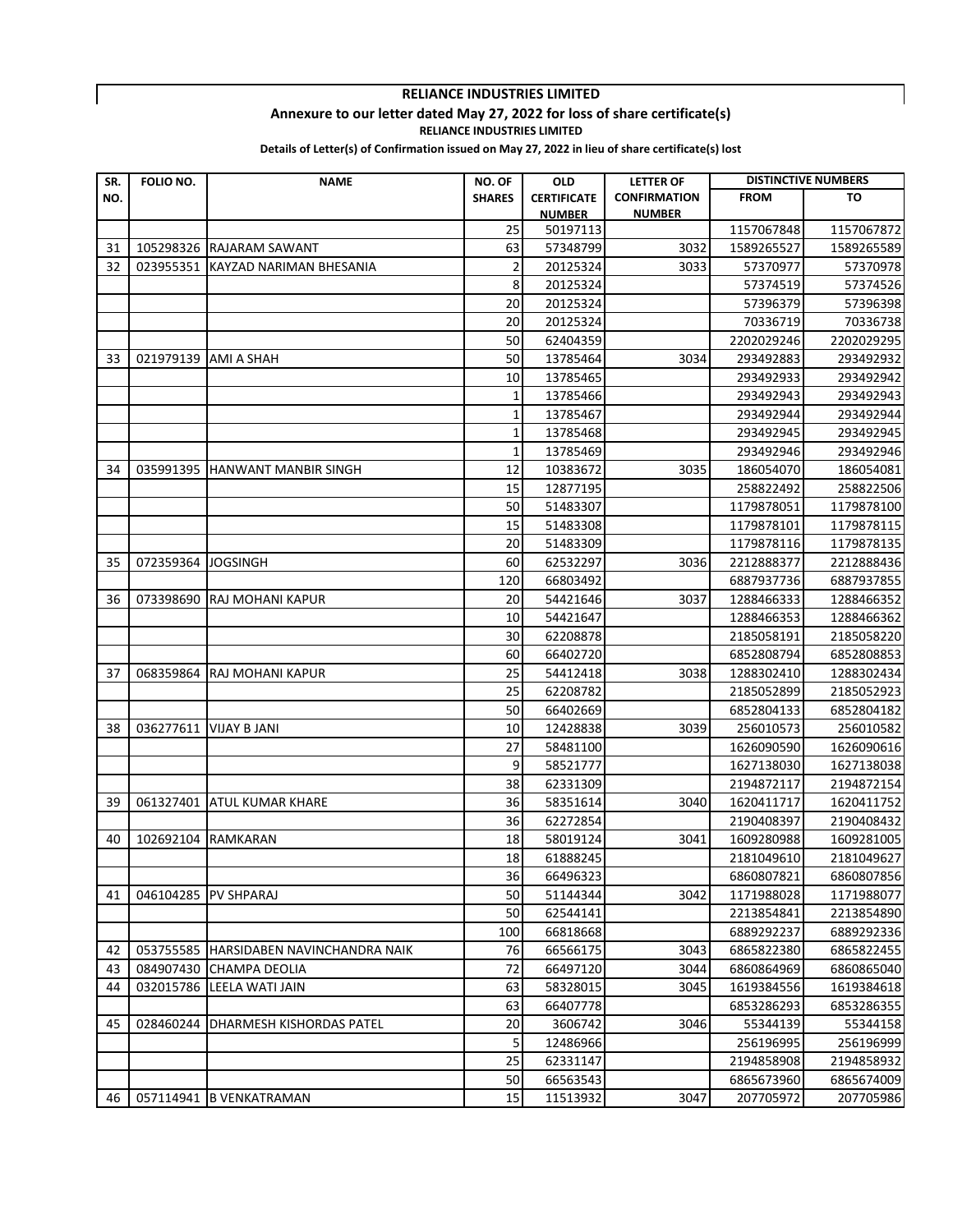### **Annexure to our letter dated May 27, 2022 for loss of share certificate(s)**

**RELIANCE INDUSTRIES LIMITED**

 $\mathbf{I}$ 

| SR. | FOLIO NO. | <b>NAME</b>                         | NO. OF        | <b>OLD</b>         | <b>LETTER OF</b>    | <b>DISTINCTIVE NUMBERS</b> |            |
|-----|-----------|-------------------------------------|---------------|--------------------|---------------------|----------------------------|------------|
| NO. |           |                                     | <b>SHARES</b> | <b>CERTIFICATE</b> | <b>CONFIRMATION</b> | <b>FROM</b>                | TO         |
|     |           |                                     |               | <b>NUMBER</b>      | <b>NUMBER</b>       |                            |            |
|     |           |                                     | 15            | 50789120           |                     | 1162826306                 | 1162826320 |
| 47  | 110030501 | NIRMAL KANTA SHARMA                 | 90            | 66468963           | 3048                | 6858736797                 | 6858736886 |
| 48  | 055215219 | <b>RASIKLAL NATHALAL TANNA</b>      | 58            | 66541077           | 3049                | 6863982828                 | 6863982885 |
| 49  | 028743866 | <b>ARATI BANERJEE</b>               | 20            | 3645195            | 3050                | 56113199                   | 56113218   |
|     |           |                                     | 5             | 7000828            |                     | 143118354                  | 143118358  |
|     |           |                                     | 10            | 10598386           |                     | 189438901                  | 189438910  |
|     |           |                                     | 15            | 53222384           |                     | 1246249021                 | 1246249035 |
|     |           |                                     | 20            | 53222385           |                     | 1246249036                 | 1246249055 |
|     |           |                                     | 70            | 62594919           |                     | 2217823461                 | 2217823530 |
| 50  | 041561645 | TRAMBADIA RAMESHKUMAR DHIRAJLAL     | 9             | 8674433            | 3051                | 132252612                  | 132252620  |
|     |           |                                     | 9             | 8674433            |                     | 142258633                  | 142258641  |
|     |           |                                     | 1             | 8674433            |                     | 142796648                  | 142796648  |
|     |           |                                     | 7             | 8674433            |                     | 146964283                  | 146964289  |
|     |           |                                     | 8             | 8674433            |                     | 147065842                  | 147065849  |
|     |           |                                     | 8             | 8674433            |                     | 148994675                  | 148994682  |
|     |           |                                     | 8             | 8674433            |                     | 154079037                  | 154079044  |
|     |           |                                     | 20            | 9181444            |                     | 79989175                   | 79989194   |
|     |           |                                     | 10            | 9181444            |                     | 79989195                   | 79989204   |
|     |           |                                     | 20            | 9181444            |                     | 80651929                   | 80651948   |
|     |           |                                     | 50            | 53799146           |                     | 1261291140                 | 1261291189 |
|     |           |                                     | 50            | 53799147           |                     | 1261291190                 | 1261291239 |
| 51  | 015428171 | <b>B R UMA DEVI</b>                 | 20            | 53069792           | 3052                | 1243873270                 | 1243873289 |
|     |           |                                     | 10            | 53069793           |                     | 1243873290                 | 1243873299 |
|     |           |                                     | 52            | 62525242           |                     | 2212290873                 | 2212290924 |
| 52  | 064084623 | <b>VIBHA JAIN</b>                   | 20            | 50922172           | 3053                | 1165396844                 | 1165396863 |
|     |           |                                     | 80            | 66865018           |                     | 6893079286                 | 6893079365 |
| 53  | 071648443 | MEHERZAD ROHINTON BHIWANDIWALLA     | 25            | 14636841           | 3054                | 391772700                  | 391772724  |
|     |           |                                     | 5             | 14636842           |                     | 391772725                  | 391772729  |
|     |           |                                     | 20            | 51197475           |                     | 1173242273                 | 1173242292 |
|     |           |                                     | 10            | 51197476           |                     | 1173242293                 | 1173242302 |
| 54  | 082520414 | AJAY LAXMICHAND SHAH                | 50            | 59067546           | 3055                | 214781677                  | 214781726  |
|     |           |                                     | 10            | 59067547           |                     | 214781727                  | 214781736  |
| 55  | 007002467 | LAKSHMI SUBRAMANIAN                 | 5             | 3254550            | 3056                | 50487858                   | 50487862   |
|     |           |                                     | 20            | 5241207            |                     | 86122843                   | 86122862   |
|     |           |                                     | 6             | 5241208            |                     | 86122863                   | 86122868   |
|     |           |                                     | 27            | 6556592            |                     | 137689594                  | 137689620  |
|     |           |                                     | 50            | 11618219           |                     | 210085648                  | 210085697  |
|     |           |                                     | 8             | 11618220           |                     | 210085698                  | 210085705  |
|     |           |                                     | 15            | 12796115           |                     | 257671362                  | 257671376  |
| 56  |           | 082680446 HEMLATA A JOSHI           | 20            | 52988256           | 3057                | 1242650230                 | 1242650249 |
|     |           |                                     | 10            | 52988257           |                     | 1242650250                 | 1242650259 |
|     |           |                                     | 25            | 59121984           |                     | 404806800                  | 404806824  |
|     |           |                                     | 5             | 59121984           |                     | 404806825                  | 404806829  |
|     |           |                                     | 60            | 62372547           |                     | 2198178332                 | 2198178391 |
|     |           |                                     | 120           | 66620467           |                     | 6870010150                 | 6870010269 |
| 57  |           | 080076045 AVANTIKA RAJANIKANT MEHTA | 1800          | 66659389           | 3058                | 6875107214                 | 6875109013 |
| 58  |           | 009423168 DEVAT RATA AYAR           | 200           | 62650719           | 3059                | 2221740516                 | 2221740715 |
|     |           |                                     | 400           | 66914156           |                     | 6897775699                 | 6897776098 |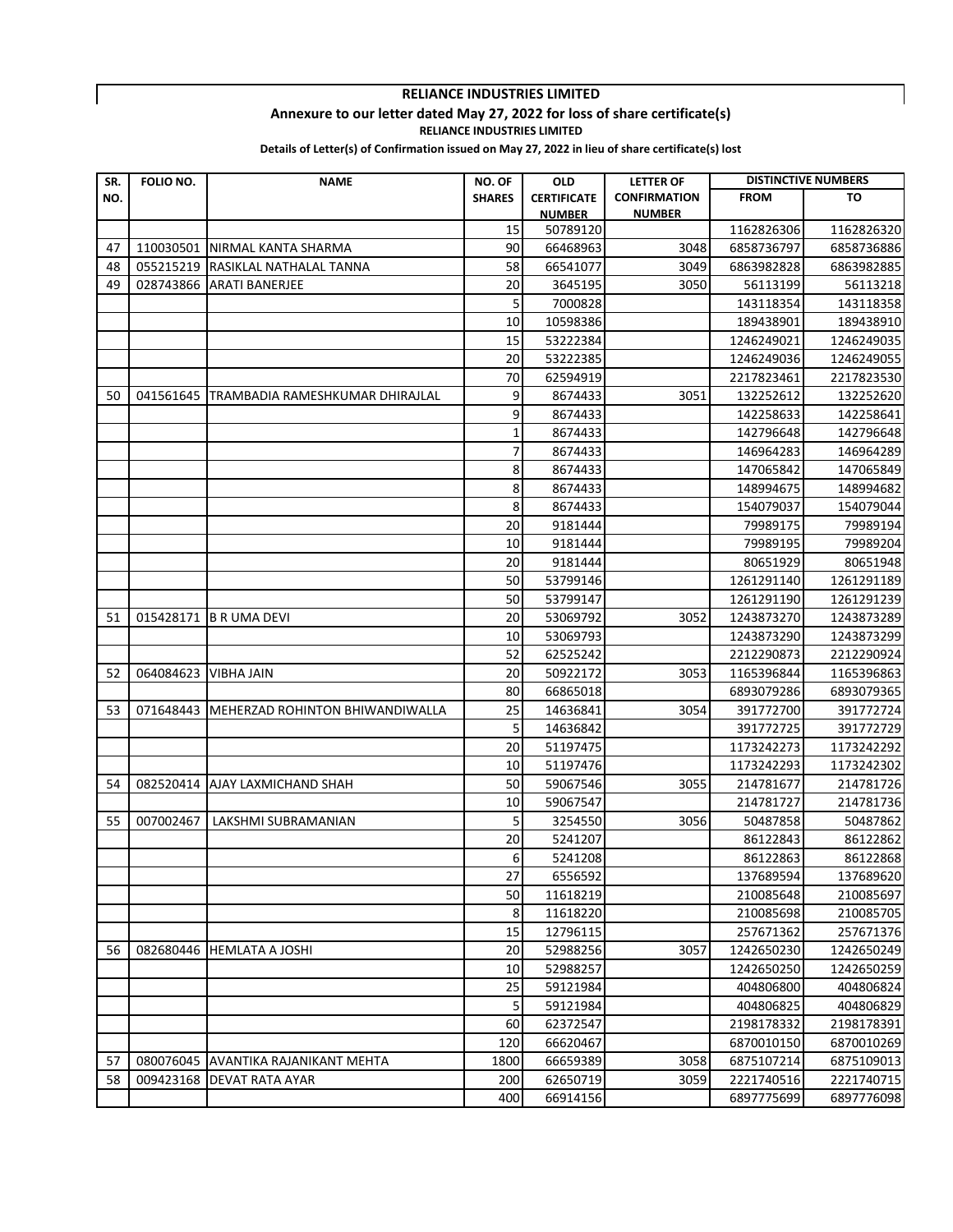### **Annexure to our letter dated May 27, 2022 for loss of share certificate(s)**

**RELIANCE INDUSTRIES LIMITED**

 $\mathbf{I}$ 

| SR. | FOLIO NO. | <b>NAME</b>                             | NO. OF          | <b>OLD</b>         | <b>LETTER OF</b>    |             | <b>DISTINCTIVE NUMBERS</b> |
|-----|-----------|-----------------------------------------|-----------------|--------------------|---------------------|-------------|----------------------------|
| NO. |           |                                         | <b>SHARES</b>   | <b>CERTIFICATE</b> | <b>CONFIRMATION</b> | <b>FROM</b> | TO                         |
|     |           |                                         |                 | <b>NUMBER</b>      | <b>NUMBER</b>       |             |                            |
| 59  |           | 053996060 NANBAI VISHNJI CHHEDA         | 40              | 11243300           | 3060                | 201891436   | 201891475                  |
|     |           |                                         | 10              | 51300527           |                     | 1175014685  | 1175014694                 |
|     |           |                                         | 30              | 51300528           |                     | 1175014695  | 1175014724                 |
|     |           |                                         | 80              | 62400632           |                     | 2201592683  | 2201592762                 |
|     |           |                                         | 160             | 66650059           |                     | 6873807984  | 6873808143                 |
| 60  |           | 029432767   DILEEP KULKARNI             | 20              | 3740495            | 3061                | 58019199    | 58019218                   |
|     |           |                                         | 10              | 10553542           |                     | 188722451   | 188722460                  |
|     |           |                                         | 5               | 12747858           |                     | 257382463   | 257382467                  |
|     |           |                                         | 20              | 53085714           |                     | 1244112100  | 1244112119                 |
|     |           |                                         | 10              | 53085715           |                     | 1244112120  | 1244112129                 |
|     |           |                                         | 60              | 62545391           |                     | 2213940936  | 2213940995                 |
|     |           |                                         | 120             | 66820289           |                     | 6889416370  | 6889416489                 |
| 61  |           | 018034476 BABY NEHA SAXENA              | 1               | 13405963           | 3062                | 292813689   | 292813689                  |
|     |           |                                         | 1               | 13405964           |                     | 292813690   | 292813690                  |
|     |           |                                         | 1               | 13405965           |                     | 292813691   | 292813691                  |
|     |           |                                         | 1               | 13405966           |                     | 292813692   | 292813692                  |
|     |           |                                         | 4               | 50520902           |                     | 1160578268  | 1160578271                 |
|     |           |                                         | 127             | 58354301           |                     | 1620523371  | 1620523497                 |
|     |           |                                         | 135             | 62279971           |                     | 2190912561  | 2190912695                 |
| 62  |           | 023286131 DHRUMA ASHOKKUMAR FOZDAR      | 50              | 51496603           | 3063                | 1180262362  | 1180262411                 |
|     |           |                                         | 10              | 51496604           |                     | 1180262412  | 1180262421                 |
|     |           |                                         | 30              | 51496605           |                     | 1180262422  | 1180262451                 |
|     |           |                                         | 180             | 62380307           |                     | 2199037409  | 2199037588                 |
|     |           |                                         | 270             | 66629076           |                     | 6871018821  | 6871019090                 |
| 63  |           | 011116892 BHUPENDRA BACHUBHAI RUPARELIA | 10              | 610127             | 3064                | 17144709    | 17144718                   |
|     |           |                                         | 14              | 1004127            |                     | 25220061    | 25220074                   |
|     |           |                                         | 11              | 1089354            |                     | 26201865    | 26201875                   |
|     |           |                                         | 21              | 2180422            |                     | 43152776    | 43152796                   |
|     |           |                                         | 5               | 3121390            |                     | 49655968    | 49655972                   |
|     |           |                                         | 14              | 5022151            |                     | 82804505    | 82804518                   |
|     |           |                                         | 14              | 5330723            |                     | 87434503    | 87434516                   |
|     |           |                                         | 23              | 6394778            |                     | 135244640   | 135244662                  |
|     |           |                                         | 16              | 10141364           |                     | 182603854   | 182603869                  |
|     |           |                                         | 16              | 10143548           |                     | 182632344   | 182632359                  |
|     |           |                                         | 10 <sup>1</sup> | 12420294           |                     | 255979189   | 255979198                  |
|     |           |                                         | 1               | 13443511           |                     | 292869721   | 292869721                  |
|     |           |                                         | 1               | 13443512           |                     | 292869722   | 292869722                  |
|     |           |                                         | 1               | 13443513           |                     | 292869723   | 292869723                  |
|     |           |                                         | 1               | 13443514           |                     | 292869724   | 292869724                  |
|     |           |                                         | 50              | 52458850           |                     | 1221803276  | 1221803325                 |
|     |           |                                         | 50              | 52458851           |                     | 1221803326  | 1221803375                 |
|     |           |                                         | 50              | 52458852           |                     | 1221803376  | 1221803425                 |
|     |           |                                         | 8               | 52458853           |                     | 1221803426  | 1221803433                 |
|     |           |                                         | 668             | 66547740           |                     | 6864531478  | 6864532145                 |
| 64  | 070160421 | MR.RAVINDRA DESHMUKH                    | 25              | 16266964           | 3065                | 405421345   | 405421369                  |
|     |           |                                         | 5               | 16266965           |                     | 405421370   | 405421374                  |
|     |           |                                         | 20              | 55045741           |                     | 1337820048  | 1337820067                 |
|     |           |                                         | 10              | 55045742           |                     | 1337820068  | 1337820077                 |